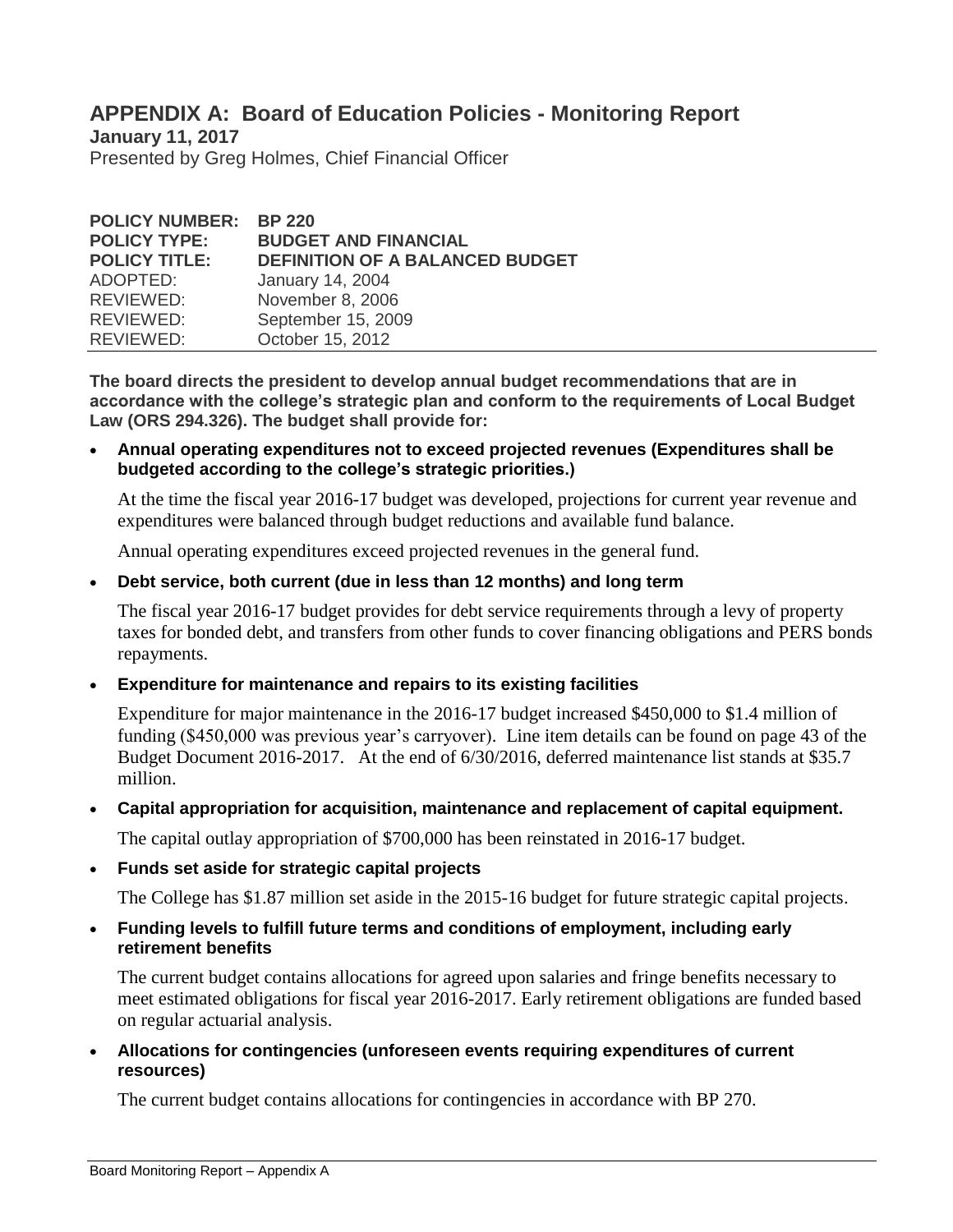**Ending Fund Balances (according to policies set specifically for that purpose)**

The 6/30/2016 ending fund balance meets requirements set by board policy.

#### **Lane has a further responsibility to:**

- Plan how it will spend any "onetime" unanticipated revenue, allocating it strategically and prudently between:
	- o The restoration of any shortfall to ending fund balances,
	- o Currently unfunded projects in the strategic plan, and/or
	- o Holding some or all of it in reserve during financially volatile periods.

Consistent with this policy the college did not spend "one time" funds for recurring purposes during fiscal year 2015-16.

 **Permanently stabilize its finances in their entirety (operating budget, reserves, contingencies and ending fund balances) when it perceives a long term change (increase or decrease) to its available future recurring resources.**

For the budget year 2016-17, the College has balanced the budget using \$5.9 million of the ending fund balance of the General Fund.

| <b>POLICY NUMBER: BP295</b> |                                           |
|-----------------------------|-------------------------------------------|
| <b>POLICY TYPE:</b>         | <b>BUDGET AND FINANCIAL</b>               |
| <b>POLICY TITLE:</b>        | <b>UNAPPROPRIATED ENDING FUND BALANCE</b> |
| ADOPTED:                    | January 14, 2004                          |
| REVIEWED:                   | December 6, 2006                          |
| REVIEWED:                   | September 15, 2009                        |
| REVIEWED:                   | October 15, 2012                          |
|                             |                                           |

**The president shall assure budgeting that maintains the estimate of unappropriated ending fund balance at no less than three percent of the general fund operational expenditure budget.** 

The budgeted unappropriated ending fund balance meets board policy requirements as of June 30, 2016.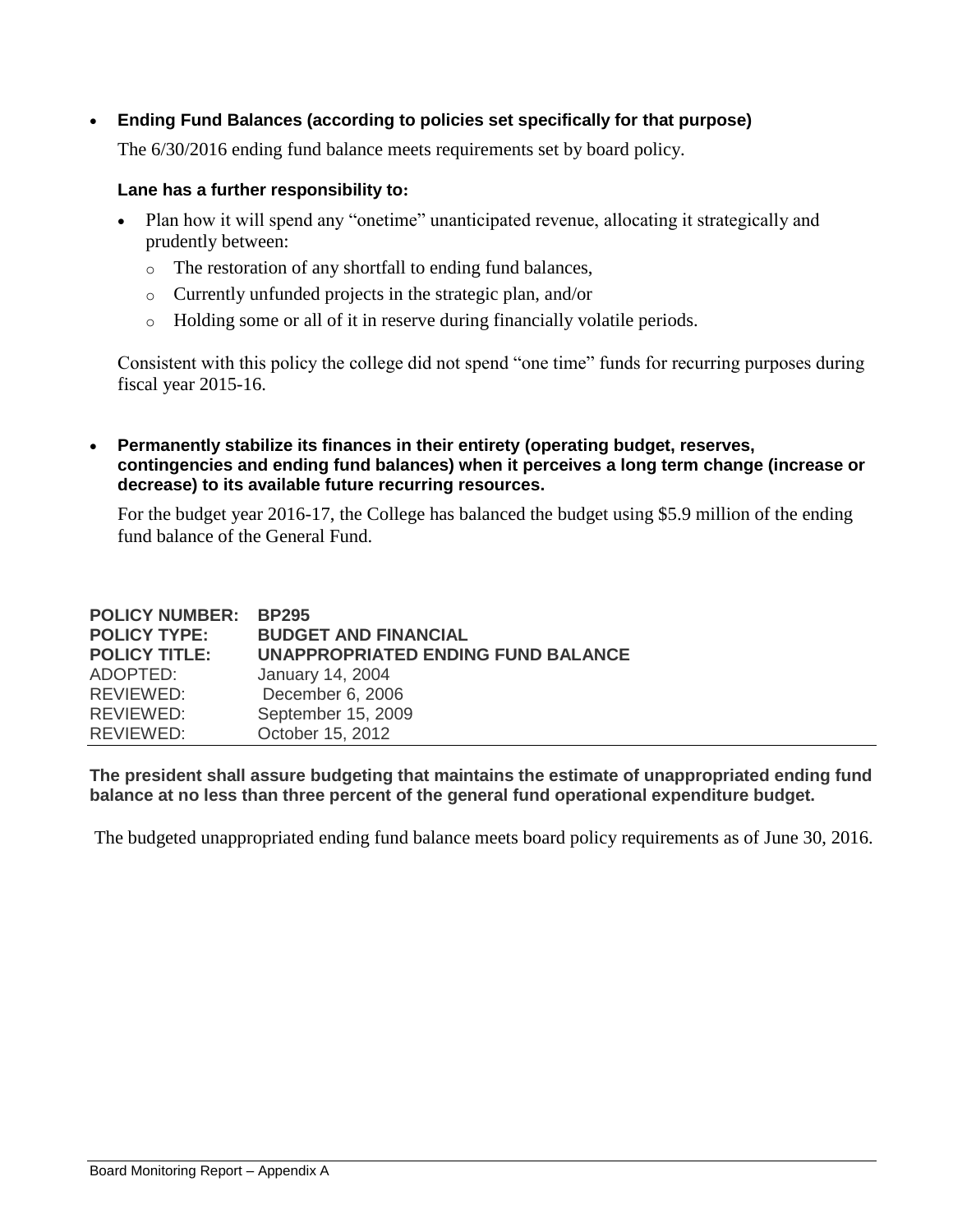| <b>POLICY NUMBER:</b> | <b>BP245</b>                |
|-----------------------|-----------------------------|
| <b>POLICY TYPE:</b>   | <b>BUDGET AND FINANCIAL</b> |
| <b>POLICY TITLE:</b>  | <b>ENDING FUND BALANCE</b>  |
| ADOPTED:              | January 14, 2004            |
| REVIEWED:             | February 14, 2007           |
| REVISED:              | October 19, 2009            |
| REVISED:              | November 4, 2014            |

**Lane Community College shall maintain an unrestricted General Fund Ending Fund Balance equal to or greater than 10% of total expenditures and transfers.**

**The Ending Fund Balance target shall include the Unappropriated Ending Fund Balance (UEFB) as set by board policy BP 295. When the Ending Fund Balance falls to 9% or less, the college shall adopt a plan to replenish the Ending Fund Balance to 10% within two years. When the Ending Fund Balance exceeds 11%, balances in excess may be set aside for reserves or investment in one time expenditures.**

**If the total Ending Fund Balance (including restricted) falls to levels that require short-term borrowing, the levels set by this policy shall be automatically reviewed and adjusted as necessary.**

The 11/16/16 projected General Fund Ending Fund Balance for fiscal year 2016-17 is \$7.2 million (9%) not compliant with board policy.

| <b>POLICY NUMBER:</b><br><b>POLICY TYPE:</b> | <b>BP290</b><br><b>BUDGET AND FINANCIAL</b> |
|----------------------------------------------|---------------------------------------------|
| <b>POLICY TITLE:</b>                         | <b>STABILIZATION RESERVE FUND</b>           |
| ADOPTED:                                     | January 14, 2004                            |
| REVIEWED:                                    | January 10, 2007                            |
| REVISED:                                     | October 19, 2009                            |
| REVIEWED:                                    | October 14, 2014                            |

**The board may require the president to establish a separate "reserve fund" (as described in ORS 341.321 and ORS 294.525) for the purpose of providing short-term stabilization in anticipation of possible shortfalls in revenue.**

**A stabilization reserve fund may be established under one or more of the following circumstances:**

- **State budget appropriations for community colleges are not approved by the time the college budget is approved and adopted.**
- **A situation exists where significant changes in enrollment are possible but not reasonably predictable.**
- **When any major revenue source has a reasonable possibility of decreasing after the college budget is approved and adopted.**
- **When any operating expenditure that is beyond the control of the college could reasonably be expected to increase after the college budget is approved and adopted.**
- **Any other situation in which the board determines that there is a reasonable expectation that major shifts in revenue or expenditures could occur during the budget year.**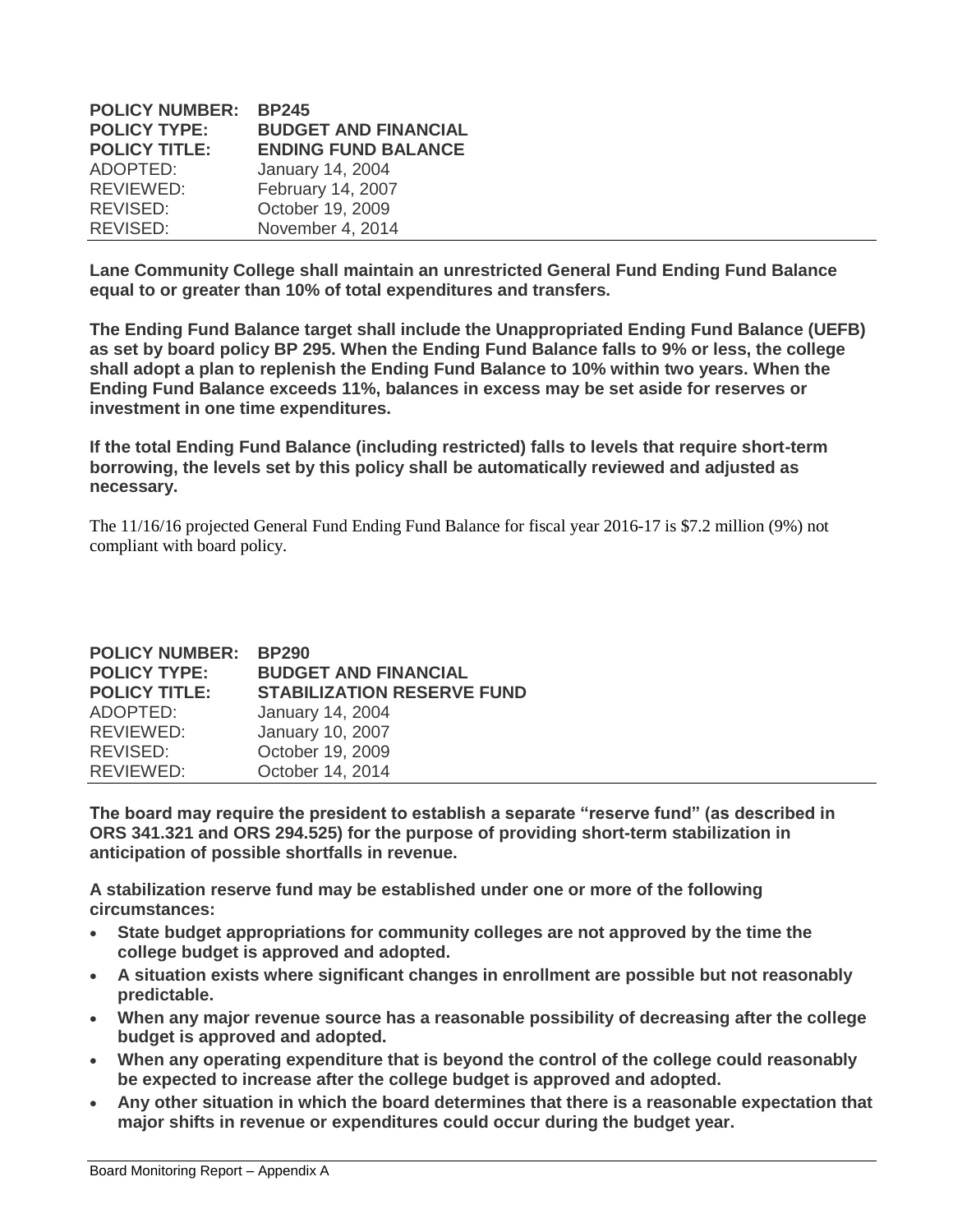**Stabilization reserve levels:**

- **Minimum reserve levels shall be at the discretion of the board and the president.**
- **Maximum reserve levels shall be no more than the maximum reasonably estimated shortfall at the time of the adoption of the budget.**

**Stabilization reserves will be reviewed annually as part of the budget development process. The stabilization reserve fund shall be closed out when the board determines that the precipitating threat to revenues and/or expenditures no longer exists. As long as the conditions exist that caused the fund to be established, the funds shall be kept in reserve for the purpose intended. If and when the fund is closed out, any remaining balance shall be released for use as a resource in the General Fund.**

The 2016-2017 budget was developed to use \$2.37 million of stabilization reserves. If projections hold, this will deplete the stabilization reserve.

| <b>POLICY NUMBER:</b> | <b>BP230</b>                 |
|-----------------------|------------------------------|
| <b>POLICY TYPE:</b>   | <b>BUDGET AND FINANCIAL</b>  |
| <b>POLICY TITLE:</b>  | <b>CAPITAL RESERVE FUNDS</b> |
| ADOPTED:              | January 14, 2004             |
| REVIEWED:             | February 14, 2007            |
| REVIEWED:             | October 19, 2009             |
| REVIEWED:             | December 5, 2012             |

**The college shall establish and maintain separate "reserve funds" (as described in ORS 341.321 and ORS 294.525) in Capital Projects Fund IV for the following purposes:**

- **1. To replace capital equipment that is broken or beyond its useful life as determined by the Capital Assets Replacement Forecast;**
- **2. To maintain and repair college facilities according to the Major Maintenance Schedule;**
- **3. To maintain and upgrade the college's information/telecommunications system according to planning schedules maintained by Information Technology;**
- **4. To build new instructional facilities and/or to purchase property that facilitates planned long-term growth of the college.**

**Appropriate levels of funding for reserves will be determined using existing college decisionmaking structures. The president will make recommendations to the Board of Education for approval to establish and fund these reserves.**

**Optimal funding levels will be determined using benchmarks, professional standards and best practices from other colleges and adapting these to Lane's specific situation. It is expected that full funding of these reserves will take place over a number of years and that annual transfers to these reserves will be budgeted from the General Fund and other sources as appropriate.**

**As required in ORS 294.525, the board shall periodically review the reserve fund "and determine whether the fund will be continued or abolished." While ORS 294 allows review to take place every 10 years, reserve funds established under these policies shall be reviewed (a) annually by the president; and (b) at least every three years or more frequently as determined by the board.**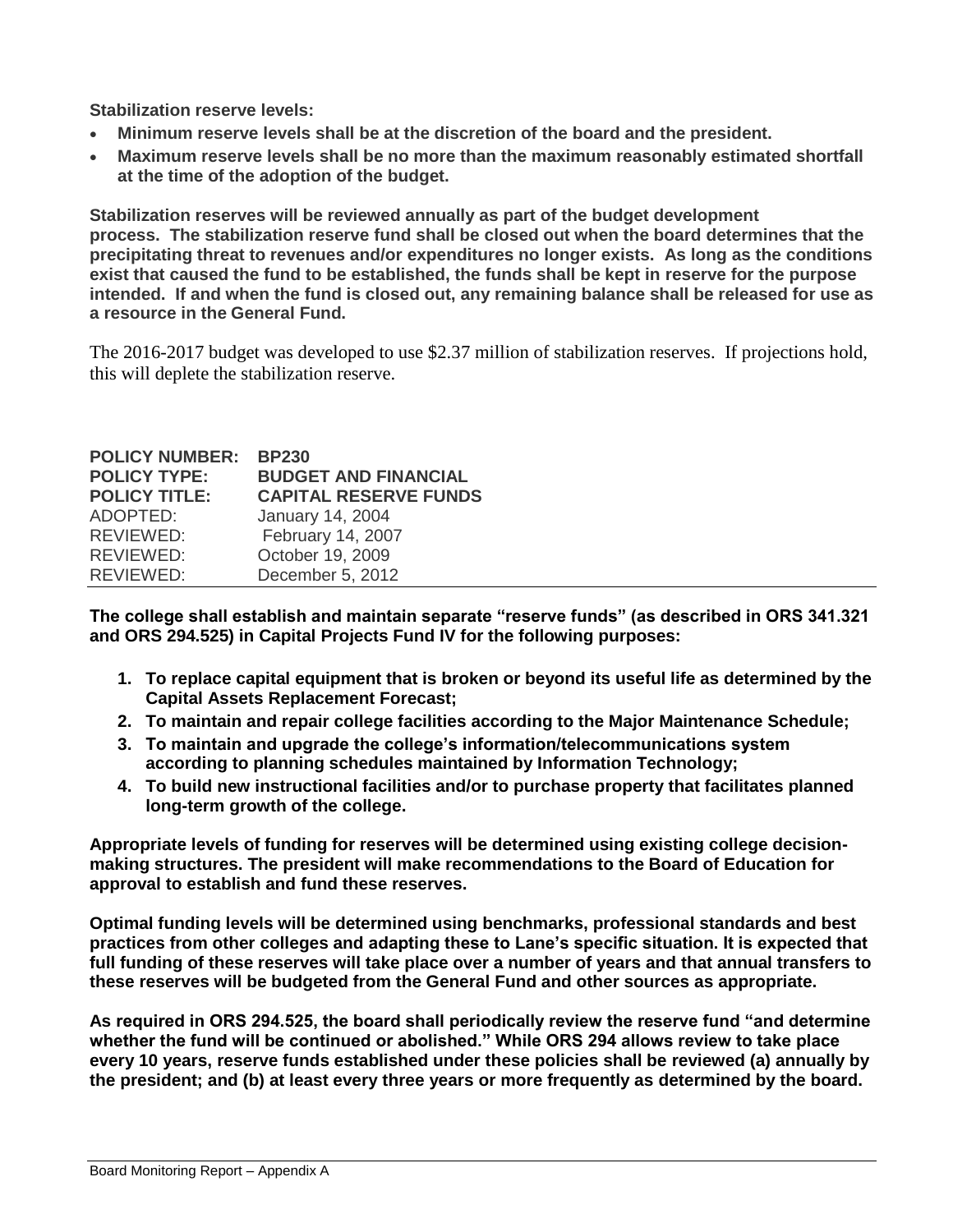**As allowed in ORS 294.525, the board may determine at any time that a reserve fund is no longer necessary or that some or all of the reserves may be transferred to the General Fund.**

The board has \$1.87 million set aside for fiscal year 2016-17(Budget Document 2016-2017 page 43).

| <b>POLICY NUMBER:</b> | <b>BP255</b>                                |
|-----------------------|---------------------------------------------|
| <b>POLICY TYPE:</b>   | <b>BUDGET AND FINANCIAL</b>                 |
| <b>POLICY TITLE:</b>  | <b>BUDGETING OF NON-RECURRING RESOURCES</b> |
| ADOPTED:              | <b>January 14, 2004</b>                     |
| REVIEWED:             | March 14, 2007                              |
| REVIEWED:             | November 4, 2009                            |
| REVIEWED:             | June 12, 2013                               |

**Non-recurring resources are resources that are not part of an annual revenue stream. Nonrecurring resources include but are not limited to such categories as:**

- **Fund balances (i.e., "carryover")**
- **Reserves**
- **One-time grants or awards of money**
- **Funds withheld from annual budget allocations (e.g., funds held back from annual General Fund transfer to Capital Repair & Improvement)**
- **Special allocations from the state (e.g., allocations from the Emergency Board)**
- **Other special allocations (e.g., "seed money" for a project)**

**Non-recurring resources shall not be budgeted for ongoing recurring expenditures. Non-recurring resources may be allocated for one-time expenditures including but not limited to the following:**

- **Capital equipment**
- **Capital construction**
- **Investment in a new program or service that will move to recurring funding sources after a specified trial period**
- **Projects related to the strategic directions of the college.**

#### **However, the college shall not rely on non-recurring resources for funding ongoing needs such as major maintenance and equipment replacement.**

For the budget year 2016-17, the College has balanced the budget using \$5.9 million fund balance of the General Fund (Budget Document 2016-2017 page 31).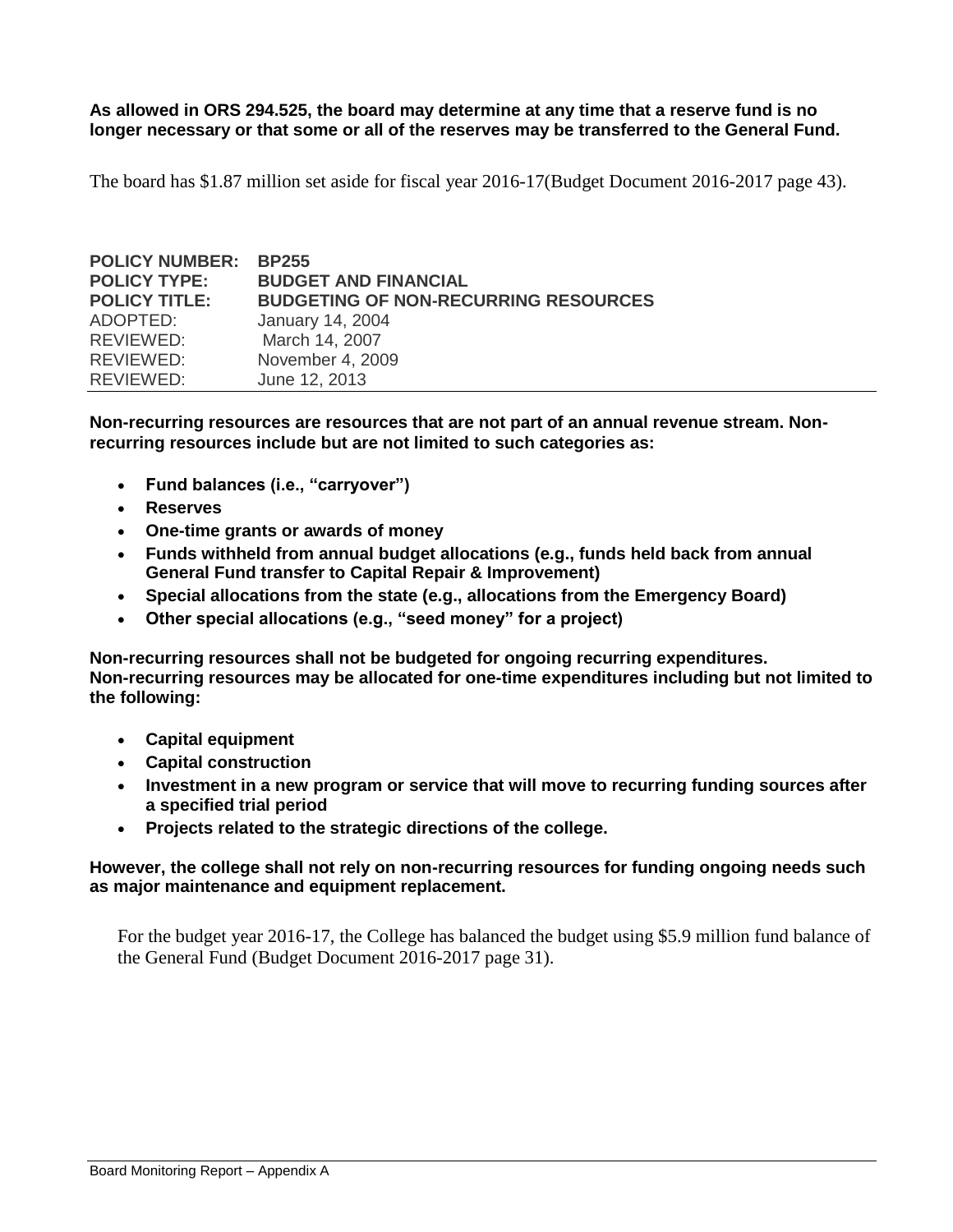| <b>POLICY NUMBER:</b> | <b>BP270</b>                    |
|-----------------------|---------------------------------|
| <b>POLICY TYPE:</b>   | <b>BUDGET AND FINANCIAL</b>     |
| <b>POLICY TITLE:</b>  | <b>GENERAL FUND CONTINGENCY</b> |
| ADOPTED:              | January 14, 2004                |
| REVIEWED:             | April 23, 2007                  |
| REVIEWED:             | November 4, 2009                |
| REVIEWED:             | October 14, 2014                |

#### **Board Contingency:**

**The annual budget shall set aside approximately one-half percent (0.5%) of the budgeted revenues each year for Board Contingency. Use of Board Contingency shall be at the discretion of the Board of Education and shall be allocated by formal approval of the board according to its policies.**

#### **Administrative Contingency:**

**Administrative Contingency shall be approximately one percent (1%) of the budgeted revenues each year. Administrative Contingency shall be allocated by approval of the president.**

The fiscal year 2015-16 budget contains the following contingency accounts:

| (.44% budgeted general fund revenue) |  |
|--------------------------------------|--|
|                                      |  |
|                                      |  |

(.88% budgeted revenue)

| <b>POLICY NUMBER:</b> | <b>BP280</b>                |
|-----------------------|-----------------------------|
| <b>POLICY TYPE:</b>   | <b>BUDGET AND FINANCIAL</b> |
| <b>POLICY TITLE:</b>  | <b>INTERFUND TRANSFERS</b>  |
| ADOPTED:              | January 14, 2004            |
| REVIEWED:             | April 23, 2007              |
| REVIEWED:             | February 3, 2010            |
| REVIEWED:             | November 4, 2014            |

**All transfers between funds shall be in conformance with ORS 294.361. The Budget Document shall clearly show for each fund the amounts, origin and destination of each transfer. Accompanying documentation shall list the specific purposes for each transfer.**

**Transfers from the General Fund to other funds (except Fund IX-Special Revenue Administratively Restricted) shall be for the following purposes:**

- **Debt service on an obligation incurred as a part of normal operations of the college;**
- **Goods and services provided to General Fund units by units in other funds;**
- **Construction, maintenance and acquisition of facilities and/or real property used by the college in support of its mission;**
- **Acquisition of capital equipment for use by the college in support of its mission;**
- **Matching funds for grants and contracts;**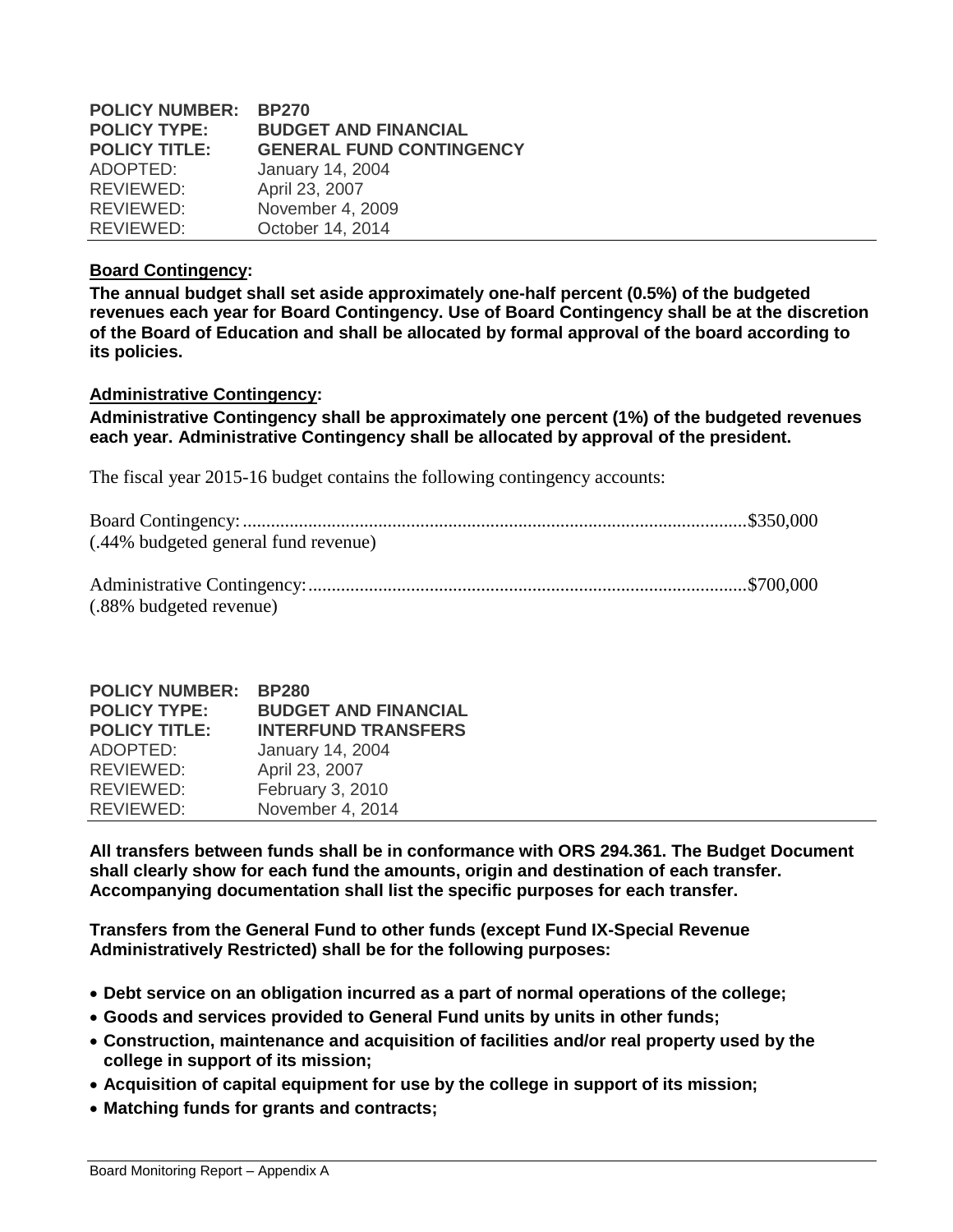- **Operation of certain financial aid functions and matching funds required for financial aid grants;**
- **Contractual and legal obligations to employees and retirees for compensation and benefits; Other needs as deemed appropriate and necessary by the board for fulfilling the obligations of the college.**

Fund IX (Administratively Restricted Fund) contains units that are considered general operations of the college, the boundary between the General Fund and Fund IX is more "permeable." While units in Fund IX primarily rely on designated revenues, transfers from the General Fund may be used to augment the resources for any or all of these units. The level of funding through General Fund transfers to Fund IX is at the discretion of the board under advice from the Budget Committee and the president.

The fiscal year 2016-17 budget contains interfund transfers made in accordance with this policy and adopted by the board during the budget process. Interfund transfers are presented in the Budget Document 2016-2017, pages 36-37.

| <b>POLICY TYPE:</b>           | <b>POLICY NUMBER:</b> | <b>BP275</b>                |
|-------------------------------|-----------------------|-----------------------------|
|                               |                       | <b>BUDGET AND FINANCIAL</b> |
|                               | <b>POLICY TITLE:</b>  | <b>INTERFUND LOANS</b>      |
| ADOPTED:<br>June 9, 2004      |                       |                             |
| May 9, 2007<br>REVIEWED:      |                       |                             |
| December 2, 2009<br>REVIEWED: |                       |                             |
| REVIEWED:<br>January 9, 2013  |                       |                             |

**Loans from one fund to another shall conform to the requirements of ORS 294.460 and be authorized by the Board of Education. Interfund loans may not be from: a Debt Service fund, a Financial Aid fund, employee/retiree benefit funds, or funds legally restricted to specific uses. Repayment of the loan must be budgeted according to an approved schedule and at a stated rate of interest.** 

**The full repayment of interfund loans shall occur no later than:**

- **Five years from the date of the loan, if the funds are to be used to acquire or improve real or personal property, or**
- **June 30 of the fiscal year following the year in which the loan was authorized, if the funds are to be used for operating purposes.**

There are no outstanding interfund loans.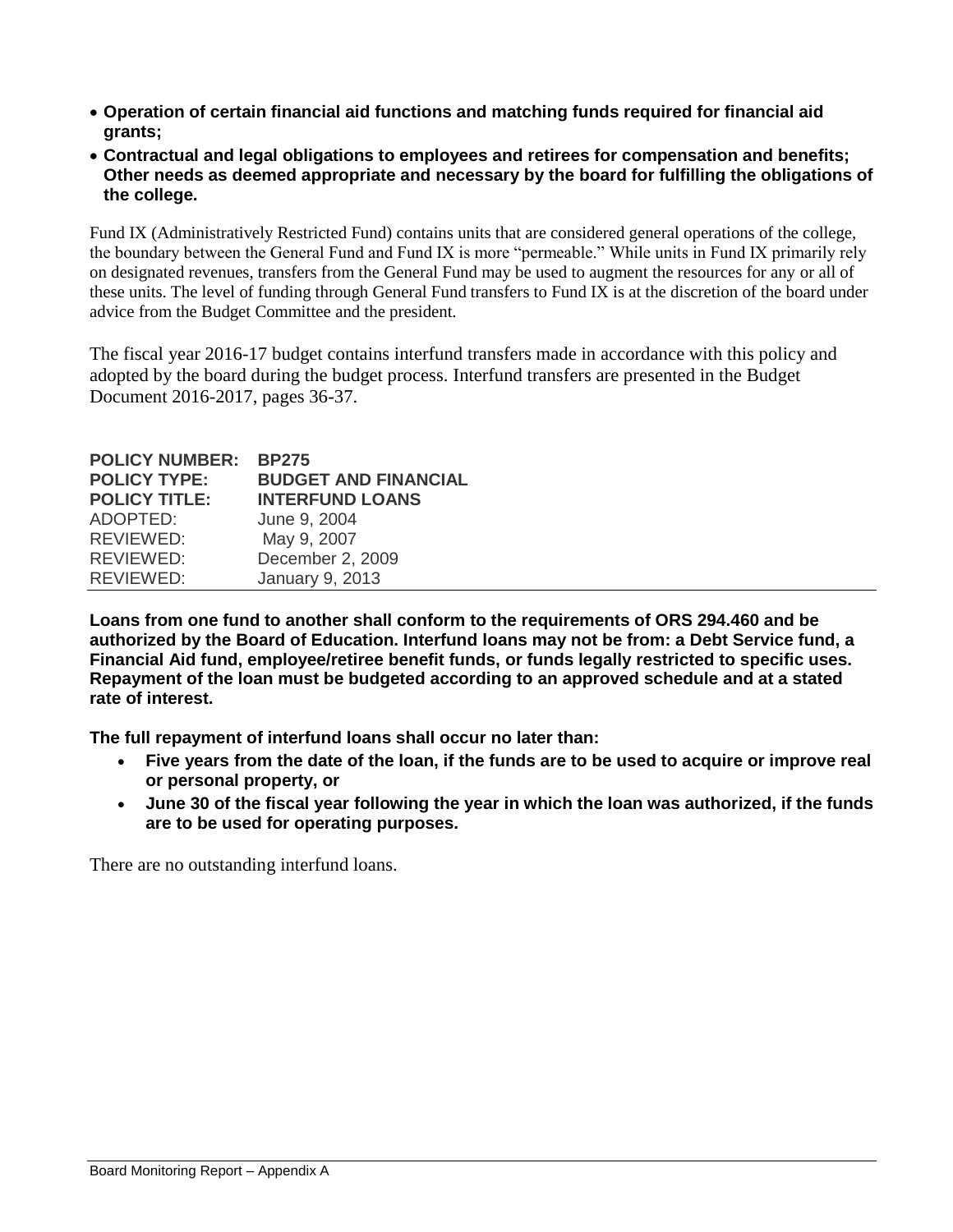| <b>POLICY NUMBER:</b> | <b>BP235</b>                        |
|-----------------------|-------------------------------------|
| <b>POLICY TYPE:</b>   | <b>BUDGET AND FINANCIAL</b>         |
| <b>POLICY TITLE:</b>  | <b>DEBT ISSUANCE AND MANAGEMENT</b> |
| ADOPTED:              | June 9, 2004                        |
| REVIEWED:             | May 9, 2007                         |
| REVIEWED:             | December 2, 2009                    |
| REVIEWED:             | February 6, 2013                    |

**The president shall ensure that sufficient funds are available to meet current and future debt service requirements on all indebtedness, while adequately providing for recurring operating requirements. The issuance of debt limits the college's flexibility to respond to future learning priorities; consequently, the college shall issue and manage debt in a manner which maintains a sound fiscal position, protects its creditworthiness and complies with ORS 341.675 and ORS 341.715.** 

**To meet the objectives of this policy the president shall ensure that the college incurs and services all debts in a manner that will:** 

- **Maintain a balanced relationship between debt service requirements and current operating needs.**
- **Maintain and enhance the college's ability to obtain access to credit markets, at favorable interest rates, in amounts needed for capital improvements and to provide essential learning services.**
- **Prudently incur and manage debt to minimize costs to the taxpayers and ensure that current decisions do not adversely affect future generations.**
- **Preserve the college's flexibility in capital financing by maintaining an adequate margin of statutory debt capacity.**

### **The board shall approve borrowing as described in Board Policy C.040. Long-term debt (due more than a year in the future) shall not be issued to fund normal operating needs.**

To certify compliance with Lane's legal debt margin, please refer to the college's June 30, 2016 audit report. Computation of Legal Debt Margin on, on page 61, shows that Lane is well within its debt limitation of 1.5% of Real Market Value of taxable property in Lane County, calculated to be \$615,185,307.

The Budget Office includes future year's debt payment requirements as expenditures in its multi-year financial projections (Budget Document 2016-2017 pages 63-65). Standard & Poor's rated the College "AA-"and stable outlook. The college does not use long term debt to fund normal operating needs.